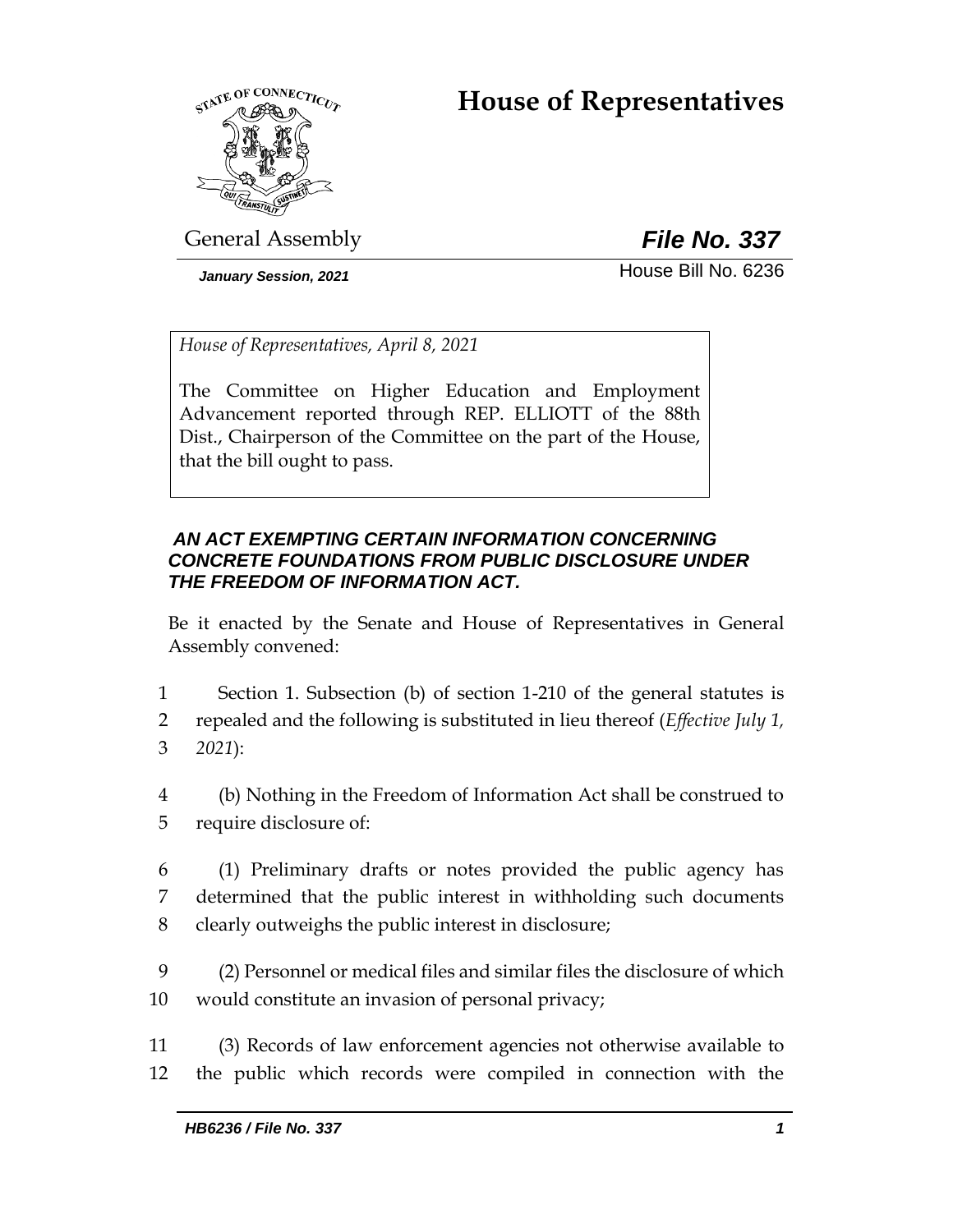detection or investigation of crime, if the disclosure of such records would not be in the public interest because it would result in the disclosure of (A) the identity of informants not otherwise known or the identity of witnesses not otherwise known whose safety would be endangered or who would be subject to threat or intimidation if their identity was made known, (B) the identity of minor witnesses, (C) signed statements of witnesses, (D) information to be used in a prospective law enforcement action if prejudicial to such action, (E) investigatory techniques not otherwise known to the general public, (F) arrest records of a juvenile, which shall also include any investigatory files, concerning the arrest of such juvenile, compiled for law enforcement purposes, (G) the name and address of the victim of a sexual assault under section 53a-70, 53a-70a, 53a-71, 53a-72a, 53a-72b or 53a-73a, voyeurism under section 53a-189a, injury or risk of injury, or impairing of morals under section 53-21 or family violence, as defined in section 46b-38a, or of an attempt thereof, or (H) uncorroborated allegations subject to destruction pursuant to section 1-216;

 (4) Records pertaining to strategy and negotiations with respect to pending claims or pending litigation to which the public agency is a party until such litigation or claim has been finally adjudicated or otherwise settled;

 (5) (A) Trade secrets, which for purposes of the Freedom of Information Act, are defined as information, including formulas, patterns, compilations, programs, devices, methods, techniques, processes, drawings, cost data, customer lists, film or television scripts or detailed production budgets that (i) derive independent economic value, actual or potential, from not being generally known to, and not being readily ascertainable by proper means by, other persons who can obtain economic value from their disclosure or use, and (ii) are the subject of efforts that are reasonable under the circumstances to maintain secrecy; and

 (B) Commercial or financial information given in confidence, not required by statute;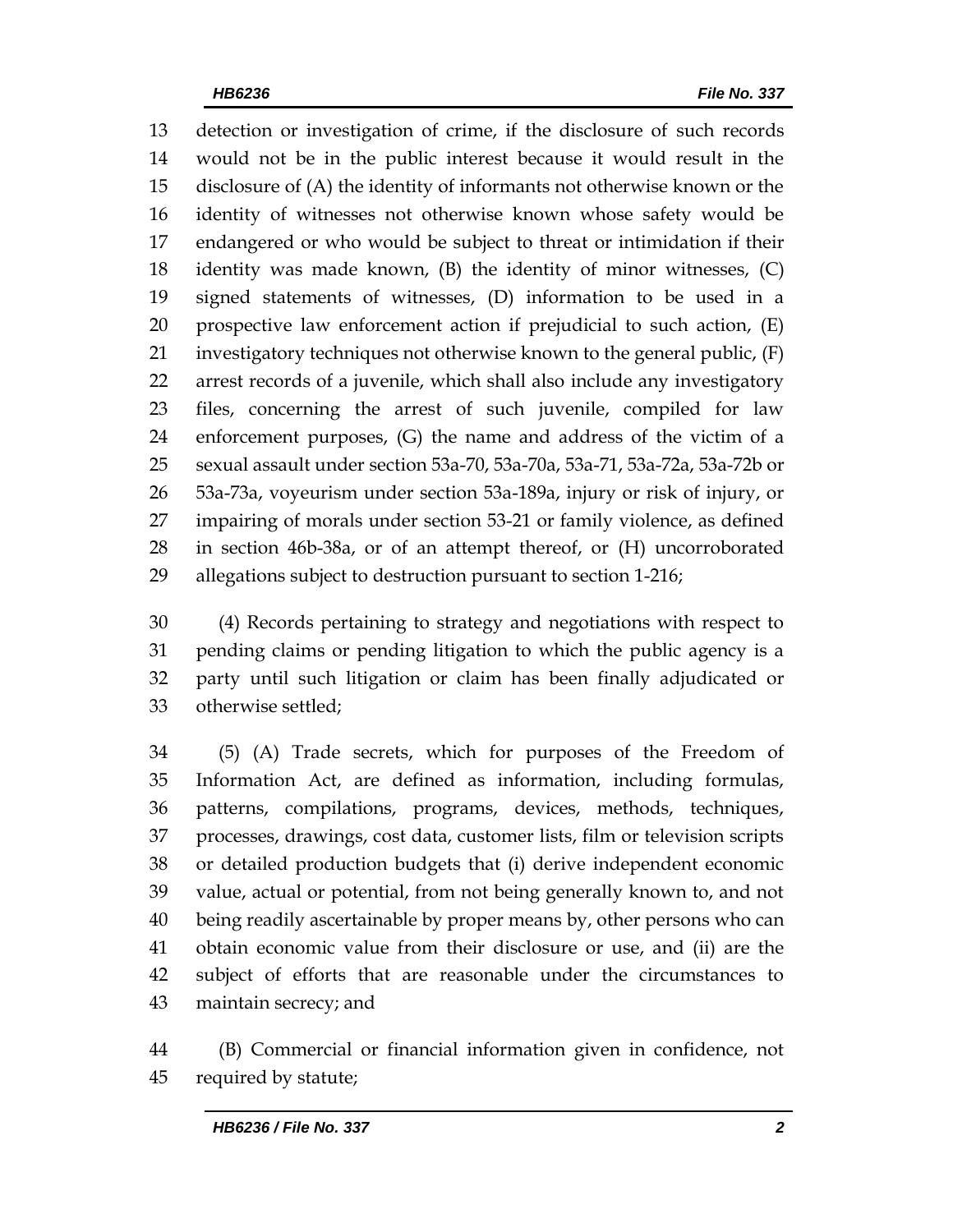(6) Test questions, scoring keys and other examination data used to administer a licensing examination, examination for employment or academic examinations;

 (7) The contents of real estate appraisals, engineering or feasibility estimates and evaluations made for or by an agency relative to the acquisition of property or to prospective public supply and construction contracts, until such time as all of the property has been acquired or all proceedings or transactions have been terminated or abandoned, provided the law of eminent domain shall not be affected by this provision;

 (8) Statements of personal worth or personal financial data required by a licensing agency and filed by an applicant with such licensing agency to establish the applicant's personal qualification for the license, certificate or permit applied for;

 (9) Records, reports and statements of strategy or negotiations with respect to collective bargaining;

 (10) Records, tax returns, reports and statements exempted by federal law or the general statutes or communications privileged by the attorney-client relationship, marital relationship, clergy-penitent relationship, doctor-patient relationship, therapist-patient relationship or any other privilege established by the common law or the general statutes, including any such records, tax returns, reports or communications that were created or made prior to the establishment of the applicable privilege under the common law or the general statutes;

 (11) Names or addresses of students enrolled in any public school or college without the consent of each student whose name or address is to be disclosed who is eighteen years of age or older and a parent or guardian of each such student who is younger than eighteen years of age, provided this subdivision shall not be construed as prohibiting the disclosure of the names or addresses of students enrolled in any public school in a regional school district to the board of selectmen or town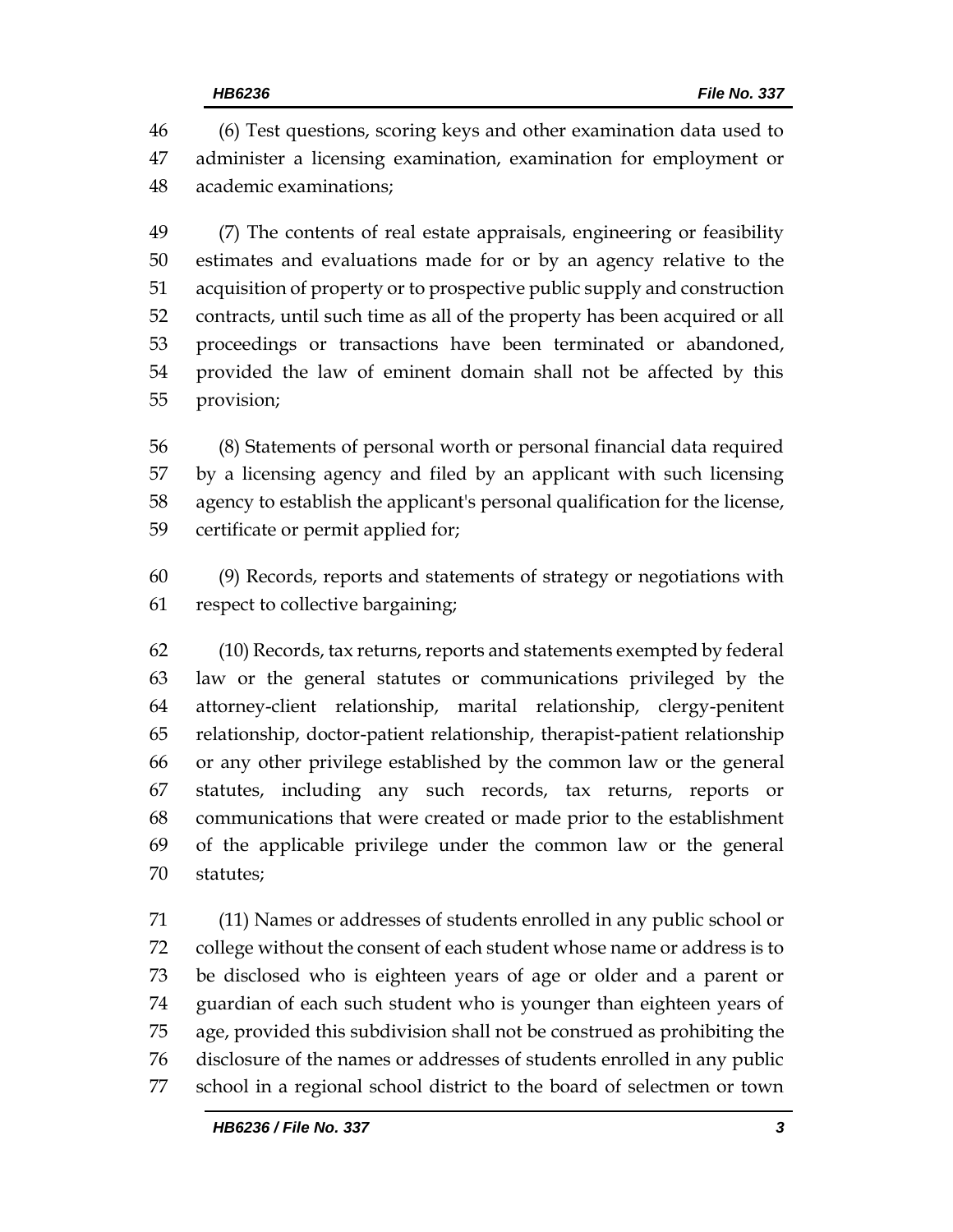board of finance, as the case may be, of the town wherein the student resides for the purpose of verifying tuition payments made to such school;

(12) Any information obtained by the use of illegal means;

 (13) Records of an investigation or the name of an employee providing information under the provisions of section 4-61dd or sections 4-276 to 4-280, inclusive;

 (14) Adoption records and information provided for in sections 45a-746, 45a-750 and 45a-751;

 (15) Any page of a primary petition, nominating petition, referendum petition or petition for a town meeting submitted under any provision of the general statutes or of any special act, municipal charter or ordinance, until the required processing and certification of such page has been completed by the official or officials charged with such duty after which time disclosure of such page shall be required;

 (16) Records of complaints, including information compiled in the investigation thereof, brought to a municipal health authority pursuant to chapter 368e or a district department of health pursuant to chapter 368f, until such time as the investigation is concluded or thirty days from the date of receipt of the complaint, whichever occurs first;

 (17) Educational records which are not subject to disclosure under the Family Educational Rights and Privacy Act, 20 USC 1232g;

 (18) Records, the disclosure of which the Commissioner of Correction, or as it applies to Whiting Forensic Hospital, the Commissioner of Mental Health and Addiction Services, has reasonable grounds to believe may result in a safety risk, including the risk of harm to any person or the risk of an escape from, or a disorder in, a correctional institution or facility under the supervision of the Department of Correction or Whiting Forensic Hospital. Such records shall include, but are not limited to: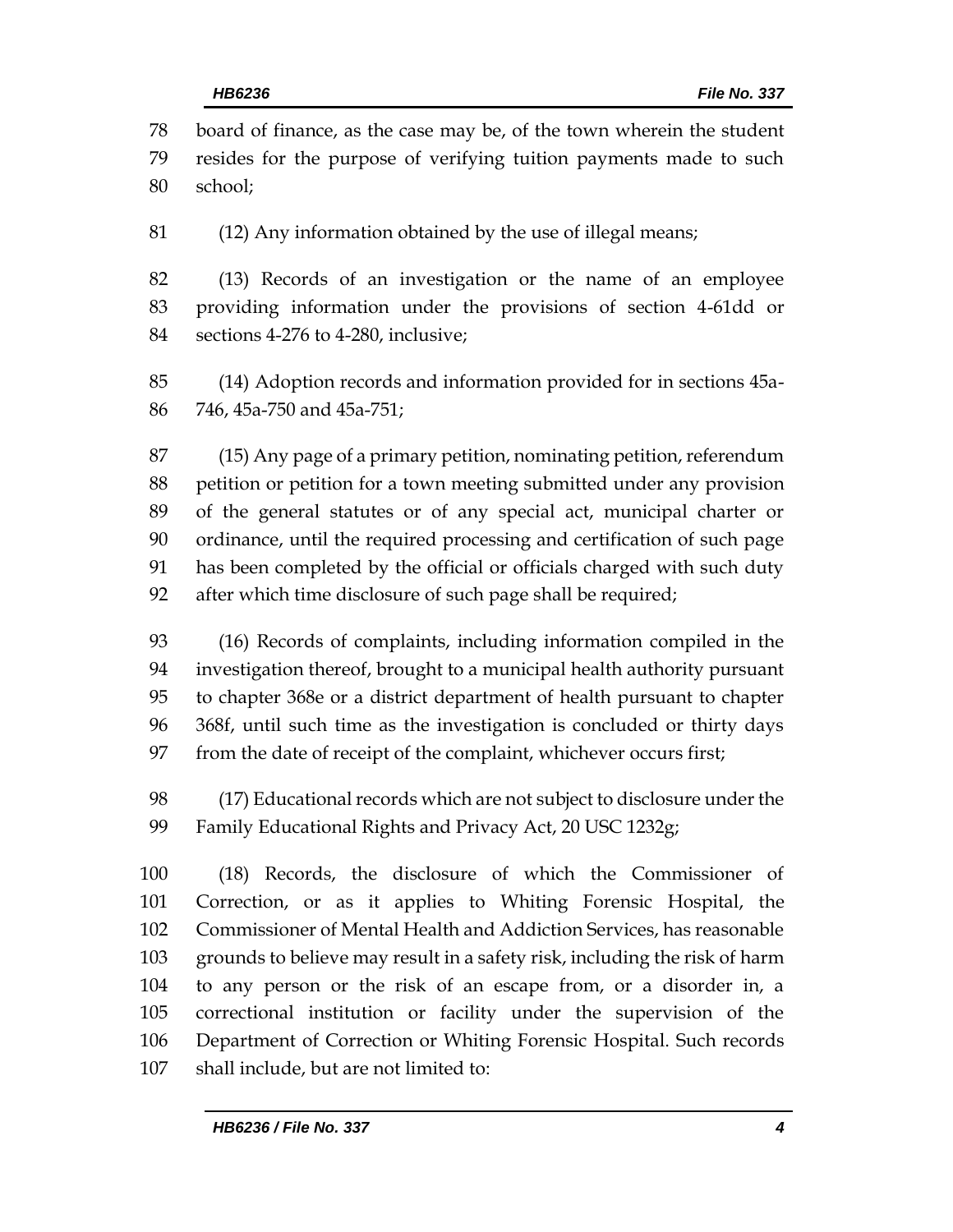(A) Security manuals, including emergency plans contained or referred to in such security manuals; (B) Engineering and architectural drawings of correctional institutions or facilities or Whiting Forensic Hospital facilities; (C) Operational specifications of security systems utilized by the Department of Correction at any correctional institution or facility or Whiting Forensic Hospital facilities, except that a general description of any such security system and the cost and quality of such system may be disclosed; (D) Training manuals prepared for correctional institutions and facilities or Whiting Forensic Hospital facilities that describe, in any manner, security procedures, emergency plans or security equipment; (E) Internal security audits of correctional institutions and facilities or Whiting Forensic Hospital facilities; (F) Minutes or recordings of staff meetings of the Department of Correction or Whiting Forensic Hospital facilities, or portions of such minutes or recordings, that contain or reveal information relating to security or other records otherwise exempt from disclosure under this subdivision; (G) Logs or other documents that contain information on the movement or assignment of inmates or staff at correctional institutions or facilities; and (H) Records that contain information on contacts between inmates, as defined in section 18-84, and law enforcement officers; (19) Records when there are reasonable grounds to believe disclosure may result in a safety risk, including the risk of harm to any person, any government-owned or leased institution or facility or any fixture or appurtenance and equipment attached to, or contained in, such institution or facility, except that such records shall be disclosed to a law enforcement agency upon the request of the law enforcement agency.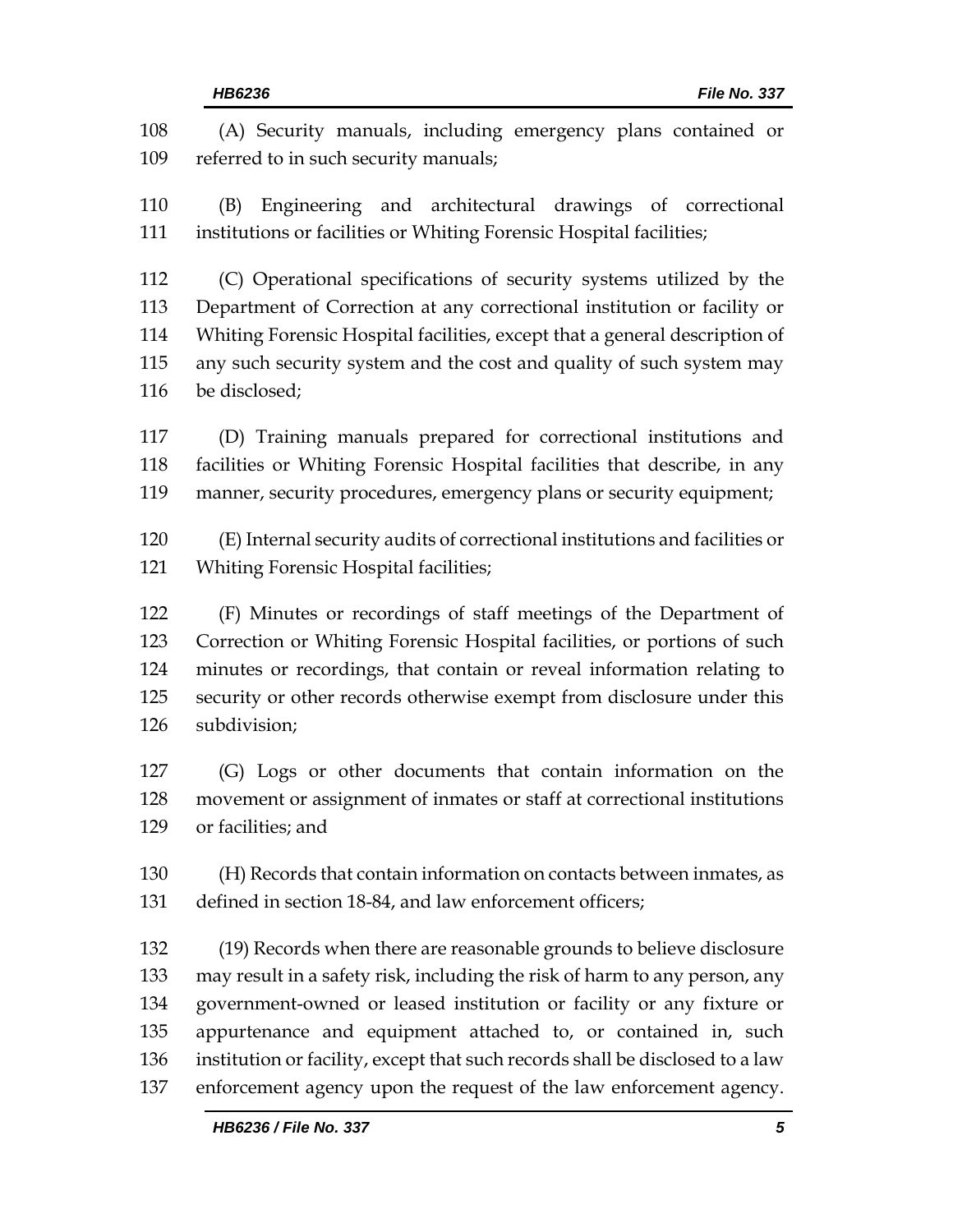Such reasonable grounds shall be determined (A) (i) by the Commissioner of Administrative Services, after consultation with the chief executive officer of an executive branch state agency, with respect to records concerning such agency; and (ii) by the Commissioner of Emergency Services and Public Protection, after consultation with the chief executive officer of a municipal, district or regional agency, with respect to records concerning such agency; (B) by the Chief Court Administrator with respect to records concerning the Judicial Department; and (C) by the executive director of the Joint Committee on Legislative Management, with respect to records concerning the Legislative Department. As used in this section, "government-owned or leased institution or facility" includes, but is not limited to, an institution or facility owned or leased by a public service company, as defined in section 16-1, other than a water company, as defined in section 25-32a, a certified telecommunications provider, as defined in section 16-1, or a municipal utility that furnishes electric or gas service, but does not include an institution or facility owned or leased by the federal government, and "chief executive officer" includes, but is not limited to, an agency head, department head, executive director or chief executive officer. Such records include, but are not limited to:

(i) Security manuals or reports;

 (ii) Engineering and architectural drawings of government-owned or leased institutions or facilities;

 (iii) Operational specifications of security systems utilized at any government-owned or leased institution or facility, except that a general description of any such security system and the cost and quality of such system may be disclosed;

 (iv) Training manuals prepared for government-owned or leased institutions or facilities that describe, in any manner, security procedures, emergency plans or security equipment;

 (v) Internal security audits of government-owned or leased institutions or facilities;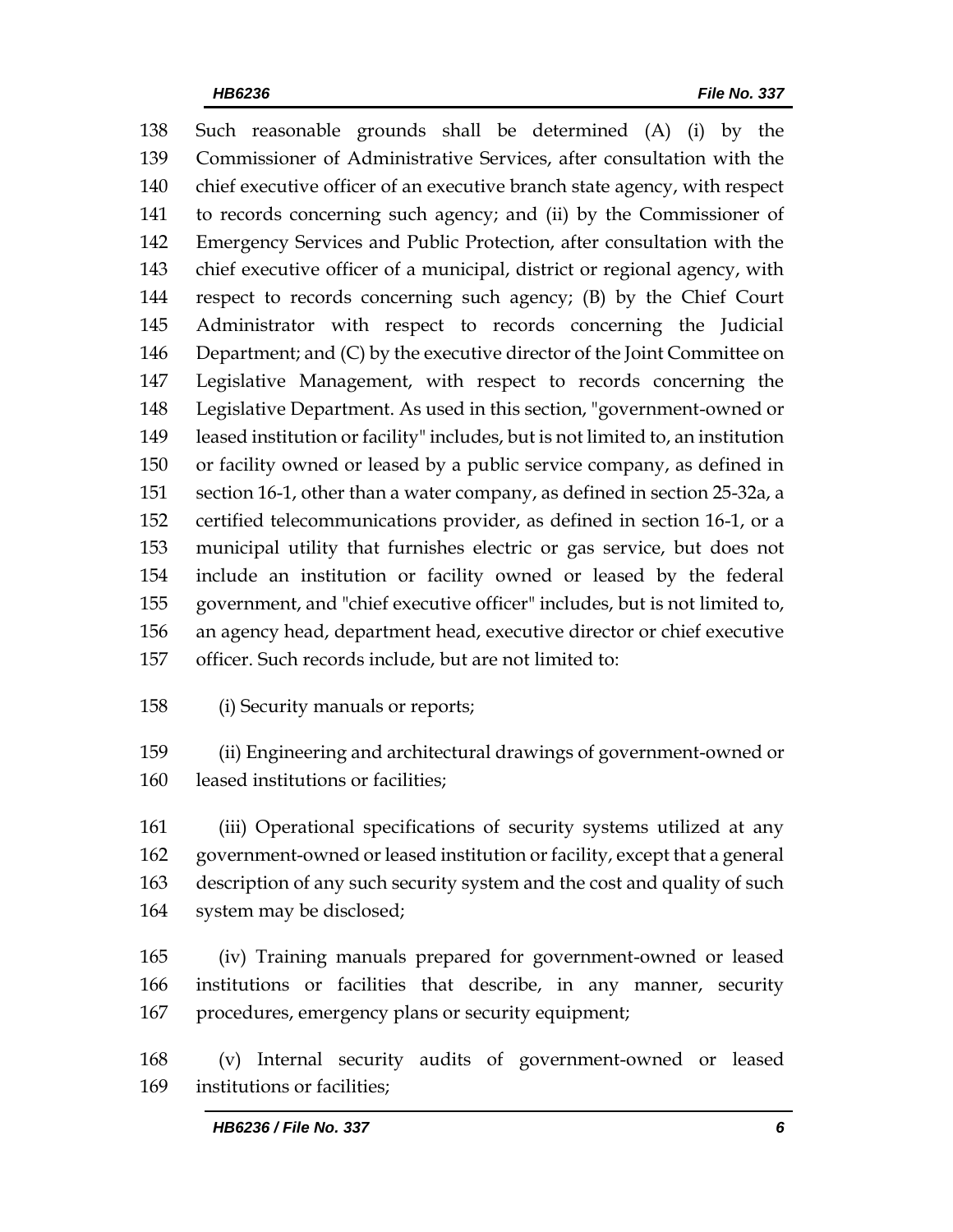(vi) Minutes or records of meetings, or portions of such minutes or records, that contain or reveal information relating to security or other records otherwise exempt from disclosure under this subdivision; (vii) Logs or other documents that contain information on the movement or assignment of security personnel; and (viii) Emergency plans and emergency preparedness, response, recovery and mitigation plans, including plans provided by a person to a state agency or a local emergency management agency or official; (20) Records of standards, procedures, processes, software and codes, not otherwise available to the public, the disclosure of which would compromise the security or integrity of an information technology system; (21) The residential, work or school address of any participant in the address confidentiality program established pursuant to sections 54-240 to 54-240o, inclusive; (22) The electronic mail address of any person that is obtained by the Department of Transportation in connection with the implementation or administration of any plan to inform individuals about significant highway or railway incidents; (23) The name or address of any minor enrolled in any parks and recreation program administered or sponsored by any public agency; (24) Responses to any request for proposals or bid solicitation issued by a public agency, responses by a public agency to any request for proposals or bid solicitation issued by a private entity or any record or file made by a public agency in connection with the contract award process, until such contract is executed or negotiations for the award of such contract have ended, whichever occurs earlier, provided the chief executive officer of such public agency certifies that the public interest in the disclosure of such responses, record or file is outweighed by the public interest in the confidentiality of such responses, record or file;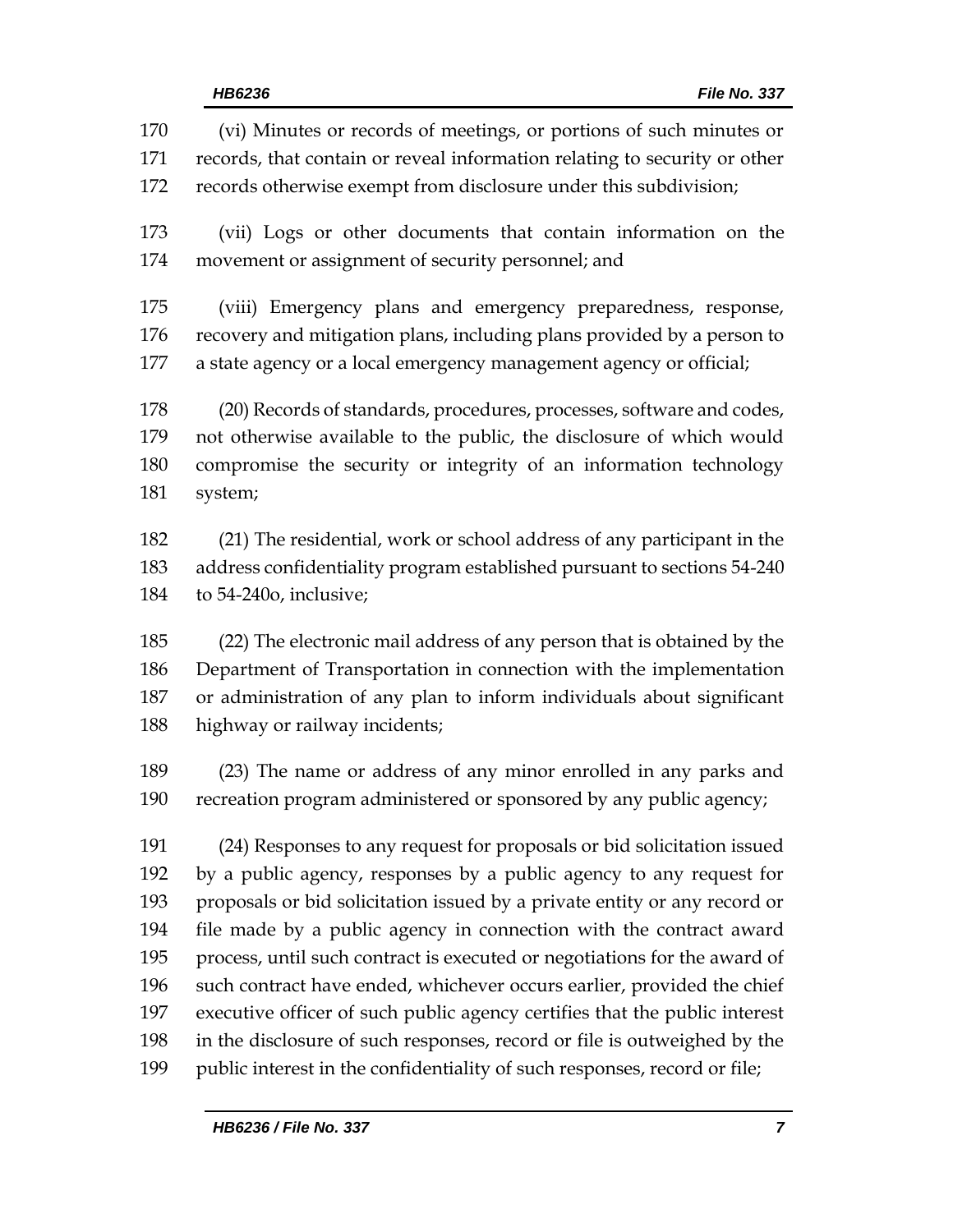(25) The name, address, telephone number or electronic mail address of any person enrolled in any senior center program or any member of a senior center administered or sponsored by any public agency;

 (26) All records obtained during the course of inspection, investigation, examination and audit activities of an institution, as defined in section 19a-490, that are confidential pursuant to a contract between the Department of Public Health and the United States Department of Health and Human Services relating to the Medicare and Medicaid programs;

 (27) Any record created by a law enforcement agency or other federal, state, or municipal governmental agency consisting of a photograph, film, video or digital or other visual image depicting the victim of a homicide, to the extent that such record could reasonably be expected to constitute an unwarranted invasion of the personal privacy of the victim or the victim's surviving family members;

 (28) Any **[**documentation provided to or obtained**]** records maintained or kept on file by an executive branch agency or a public institution of higher education, including documentation **[**provided**]** prepared or obtained prior to May 25, 2016, relating to claims of or 219 testing for faulty or failing concrete foundations in residential buildings **[**by the owners of such residential buildings,**]** and documents or materials prepared by an executive branch agency or public institution of higher education relating to such **[**documentation**]** records, for seven years after the date of receipt of the **[**documentation**]** records or seven years after May 25, 2016, whichever is later.

> This act shall take effect as follows and shall amend the following sections:

| $C_{\alpha}$ <sup>1</sup><br>ാല~ | 2021<br><u>L.L.</u><br>uw | $\bigcap$ $\bigcap$ |
|----------------------------------|---------------------------|---------------------|
|                                  |                           |                     |

*HED Joint Favorable*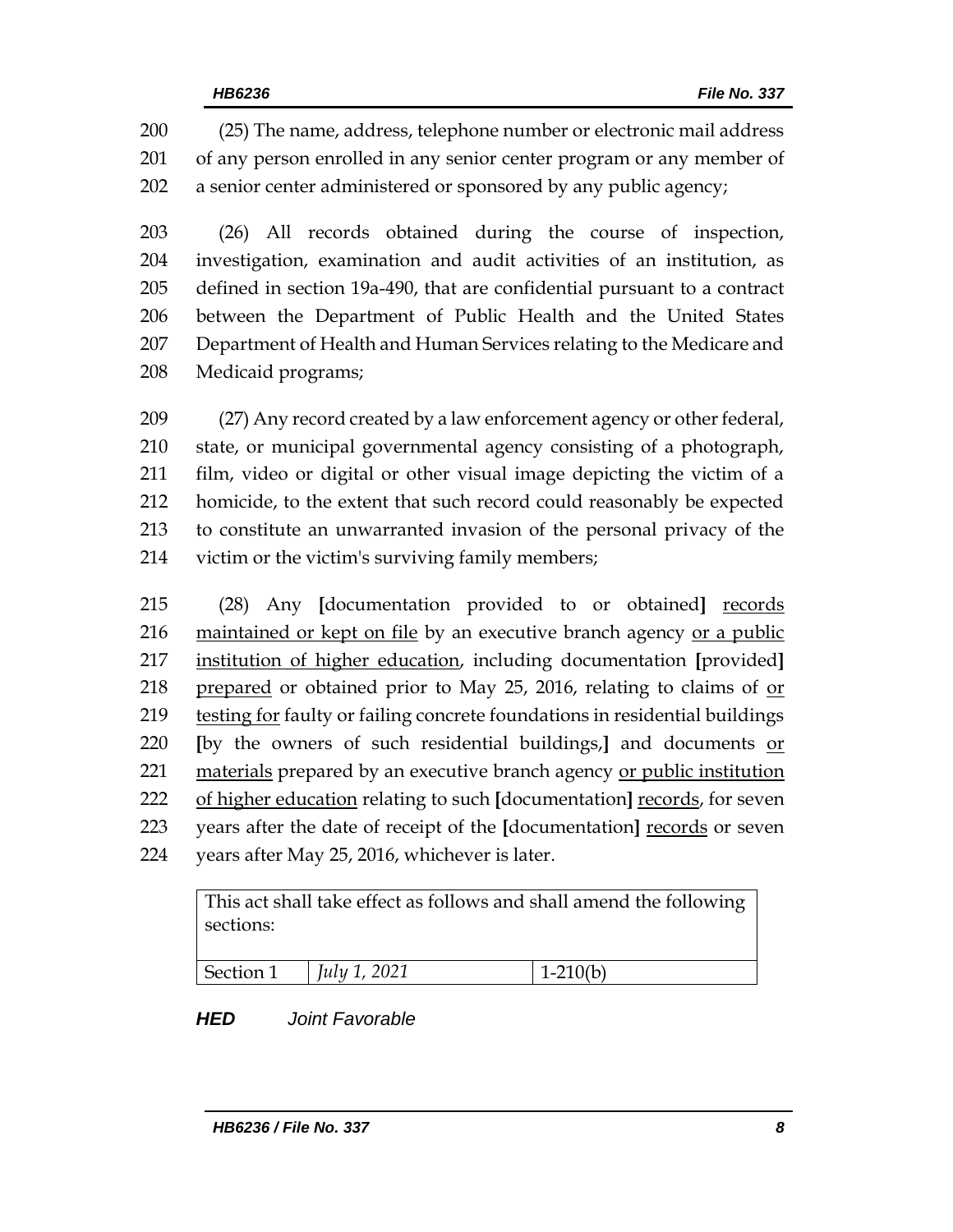*The following Fiscal Impact Statement and Bill Analysis are prepared for the benefit of the members of the General Assembly, solely for purposes of information, summarization and explanation and do not represent the intent of the General Assembly or either chamber thereof for any purpose. In general,*  fiscal impacts are based upon a variety of informational sources, including the analyst's professional *knowledge. Whenever applicable, agency data is consulted as part of the analysis, however final products do not necessarily reflect an assessment from any specific department.*

## *OFA Fiscal Note*

#### *State Impact:*

| <b>Agency Affected</b> | <b>Fund-Effect</b> | FY 22 \$  | FY 23 \$  |
|------------------------|--------------------|-----------|-----------|
| Conn                   | Research -         | See Below | See Below |
|                        | Potential          |           |           |
|                        | Revenue Gain       |           |           |

### *Municipal Impact:* None

### *Explanation*

The bill extends the existing Freedom of Information Act (FOIA) exemption regarding failing concrete foundation records, to include such records maintained, kept, or prepared by a public institution of higher education. The bill results in a potential revenue gain in federal research funding to the University of Connecticut (UConn), associated with its research into failing concrete foundations.

The bill allows UConn (or other public colleges and universities) to access records held by other state agencies regarding concrete foundations and enables UConn to keep confidential the related data it is collecting. UConn currently has a federal grant for approximately \$768,000 regarding concrete foundations research, with a grant term of September 2020 through August 2022. It is possible that the bill's provisions will expand the scope of UConn's research, which could improve prospects for receiving further federal grants (revenue) in this area. The extent of the potential revenue gain is dependent on the amount of future federal grant revenue available, which is unknown.

The bill is not anticipated to result in a fiscal impact to the Freedom of Information Commission.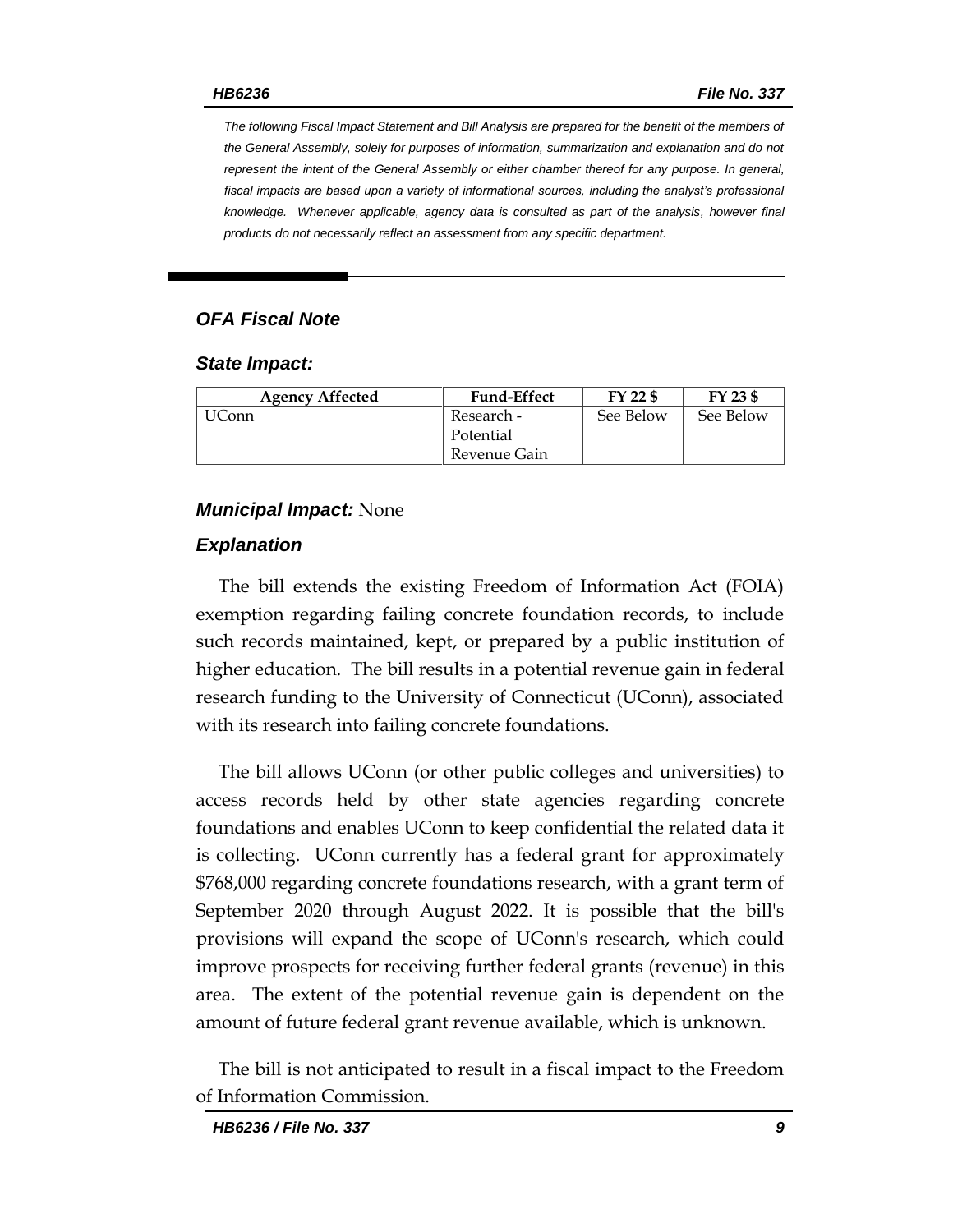# *The Out Years*

The annualized ongoing fiscal impact identified above would continue into the future subject to inflation.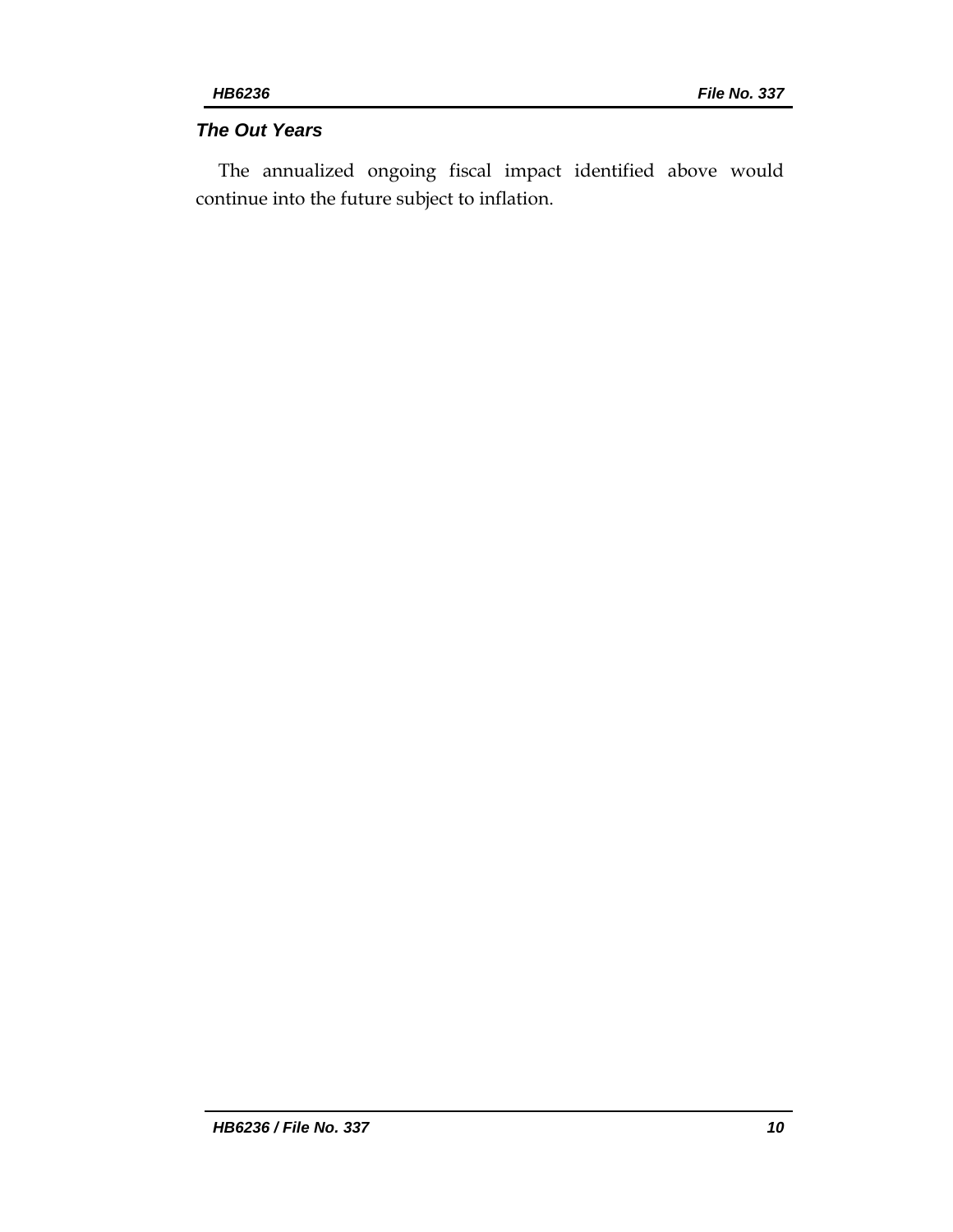# **OLR Bill Analysis HB 6236**

# *AN ACT EXEMPTING CERTAIN INFORMATION CONCERNING CONCRETE FOUNDATIONS FROM PUBLIC DISCLOSURE UNDER THE FREEDOM OF INFORMATION ACT.*

# **SUMMARY**

This bill (1) broadens the current exemption of certain executive branch agency records related to faulty or failing concrete foundations from disclosure under the Freedom of Information Act (FOIA) and (2) applies the broadened exemption to the same types of records held by public higher education institutions.

Current law exempts from disclosure (1) documents executive branch agencies have on claims of faulty or failing concrete foundations in residential buildings by the buildings' owners and (2) associated agency-prepared documents. The disclosure protection lasts until the later of May 25, 2023, or seven years after the agency receives the documents.

Under the bill, the executive branch agency protection applies to (1) any records the agencies maintain or keep on file related to claims of faulty or failing residential concrete foundations, not just those related to owners' claims; (2) any records the agencies maintain or keep on file about testing these foundations; and (3) both documents and materials the agencies prepare related to the records.

The bill also applies this exemption to records public higher education institutions maintain or keep on file, or documents or materials the institutions prepare, concerning claims of and testing for faulty or failing concrete foundations.

EFFECTIVE DATE: July 1, 2021